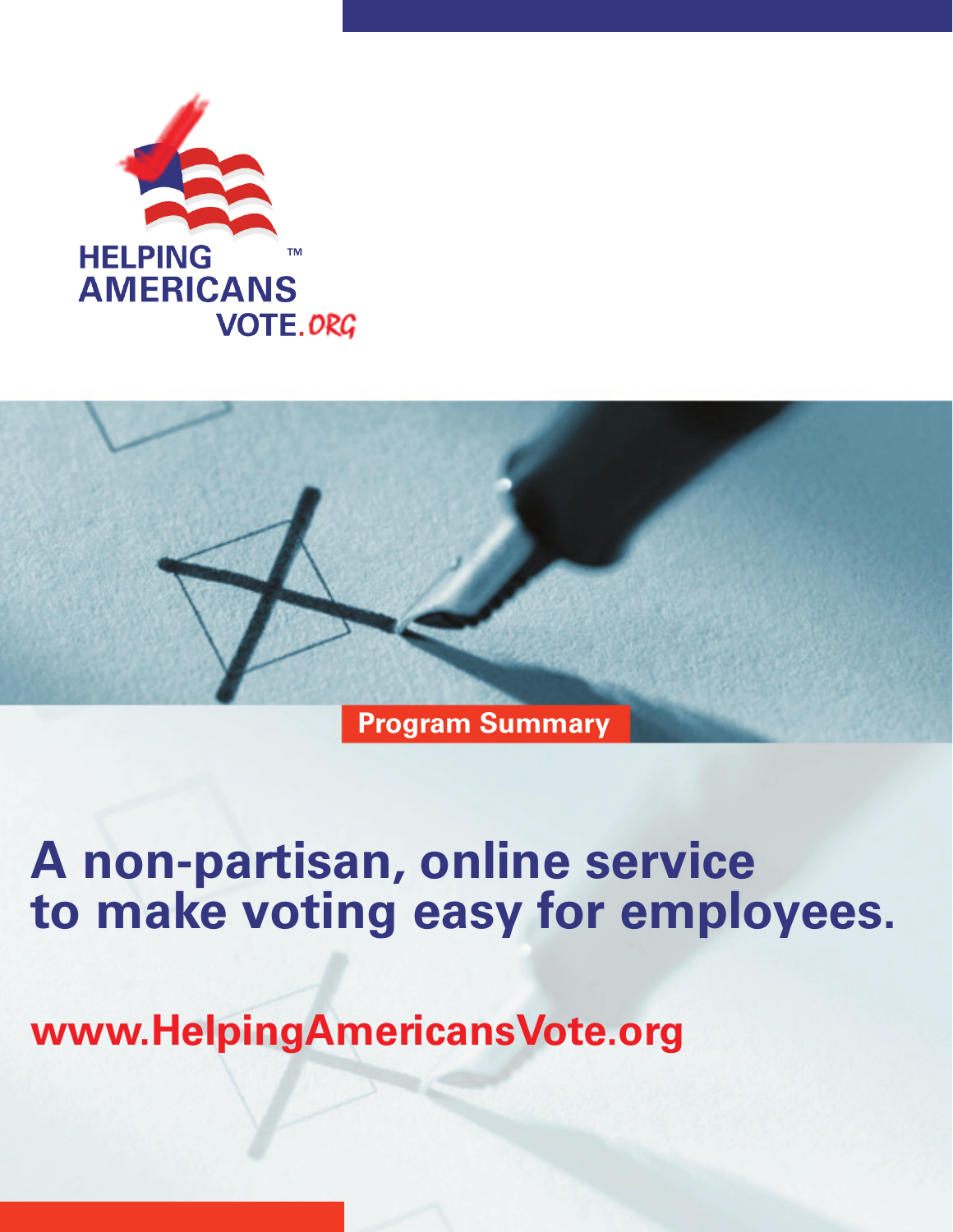

# **Index**

| <b>Introduction</b>              | p. 1  |
|----------------------------------|-------|
| <b>Overview</b>                  | p. 2  |
| <b>How the Service Works</b>     | p. 3  |
| <b>Why the Service is Needed</b> | p. 6  |
| <b>Association Benefits</b>      | p. 7  |
| <b>Corporation Benefits</b>      | p. 8  |
| <b>State Voting Information</b>  | p. 09 |
| FAQ's                            | p. 10 |
| <b>To Get More Information</b>   | p. 11 |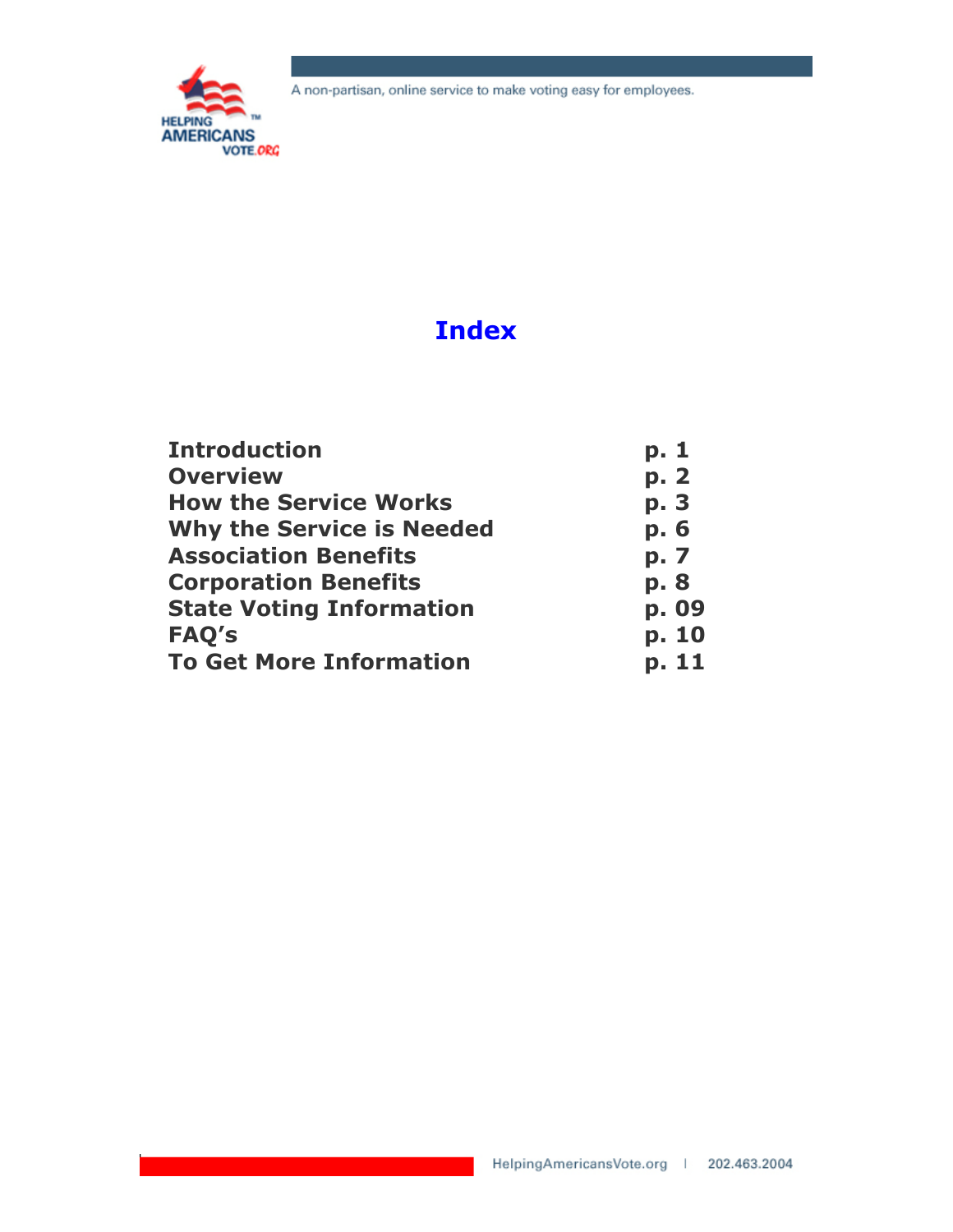

# **Introduction**

HelpingAmericansVote.Org™ is a *non-partisan* service that associations and corporations can offer to their employees and members *to increase participation in the 2004 election*. It helps them take advantage of mail-in voting (absentee ballot) and early voting. The service also provides voter registration information using the new national voter registration mail-in process.

In the last twenty years there have been significant changes in election law aimed at making voting easier.

- *Many states have made absentee voting simpler and less restrictive.*
- *Most states do not require a voter to be absent on election day in order to vote by mail or vote early in person.*
- *These new laws have made voting easier, allowing more people to participate by expanding the process beyond a single election day.*

Corporations have existing Email and communication systems with their employees that can easily and inexpensively provide access to this voting information.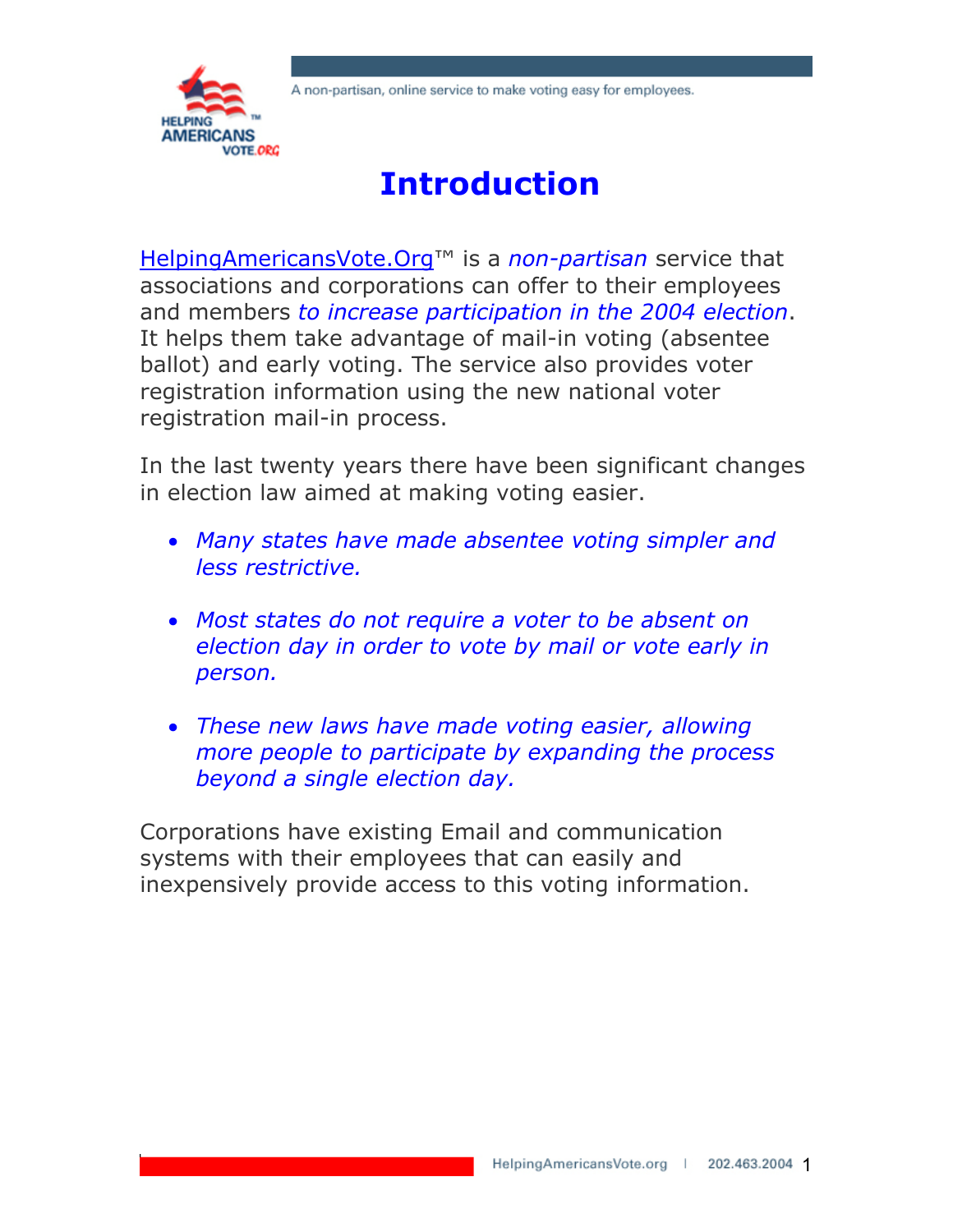

### **Overview of HelpingAmericansVote.Org**

- **Makes voting easy.** The service puts vote-bymail/early voting information directly into voters' hands, simplifying access to government voting information.
- **User-friendly.** The program offers user-friendly instructions and application forms to make voting by mail more convenient. The service also provides voter registration by mail using the new federal postcard system.
- **Valuable employee service.** It provides a free and convenient service that employees will appreciate.
- **Demonstrates patriotism and good corporate citizenship.**
- **Measures success.** The success of the program can be measured by tracking web site hits for the companies and associations that participate.
- **Non-partisan.** The service is non-partisan. It is simply about communicating new information that can make voter participation easier.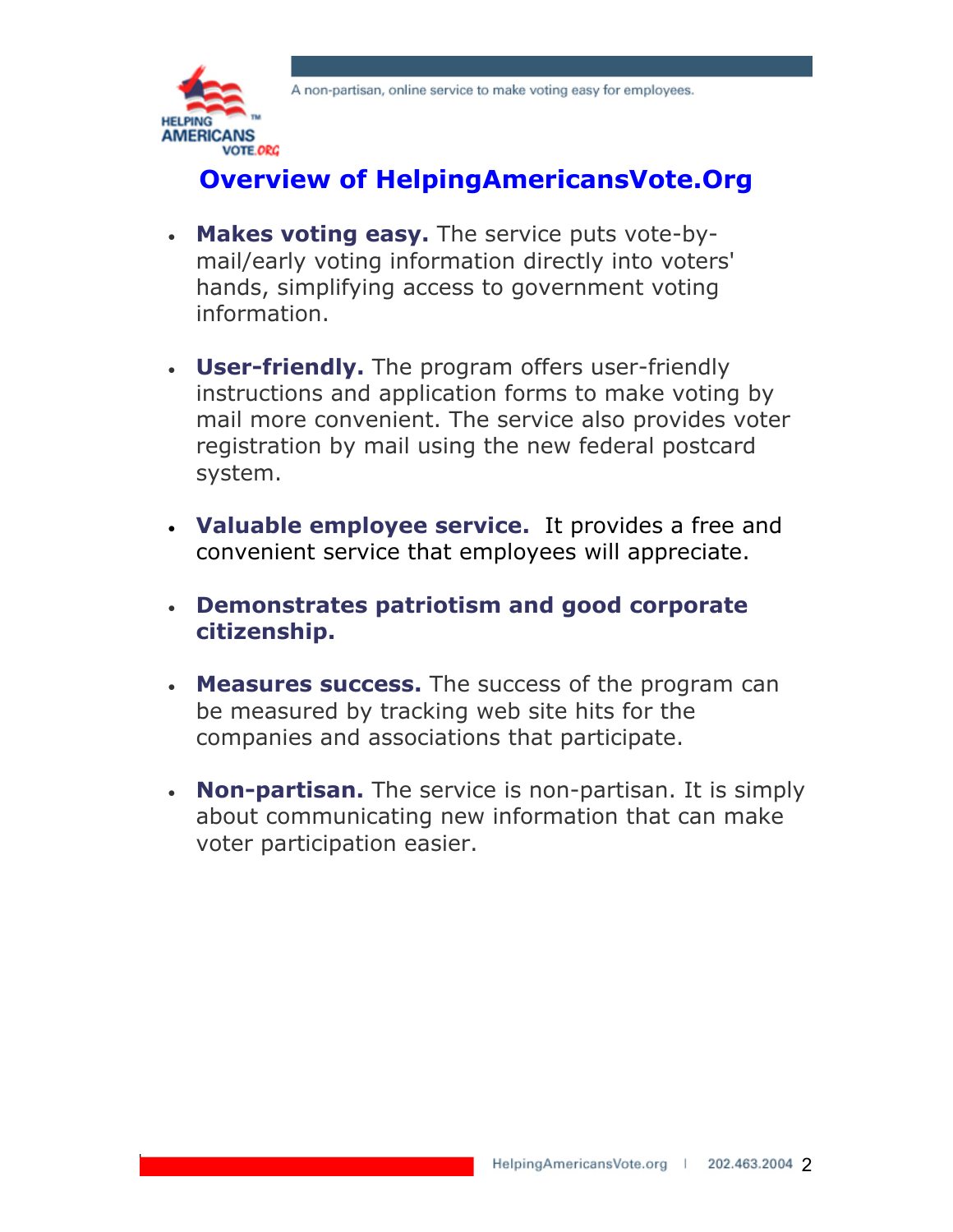

## **How this Online Service Works**

#### **Step 1 The employees receive an Email.**

The employees receive an Email from your organization that includes a hyperlink to your HelpingAmericansVote.Org™ site. The service is designed so that you only have to Email your employees with a hyperlink to click to the web site. We'll even provide you with a draft Email to edit. The web address can also be communicated through newsletters and other means.

|                                      | ■ Vote by Mail/Early Voting Information Service to Employees - Message (Rich Text)                                                                                                                                                                                                                                                                                                                                                       |  |  |  |
|--------------------------------------|------------------------------------------------------------------------------------------------------------------------------------------------------------------------------------------------------------------------------------------------------------------------------------------------------------------------------------------------------------------------------------------------------------------------------------------|--|--|--|
|                                      | Type a question for help<br>Insert Format Tools Actions Help<br>File<br>Edit View                                                                                                                                                                                                                                                                                                                                                        |  |  |  |
|                                      | $\bullet$ 10 $\bullet$ $\mathbf{A}$ $\mathbf{B}$ $I$ $\mathbf{U}$ $\mathbf{F}$ $\mathbf{F}$ $\mathbf{F}$ $\mathbf{F}$ $\mathbf{F}$ $\mathbf{F}$ $\mathbf{F}$ $\mathbf{H}$ $\mathbf{W}$<br>Arial                                                                                                                                                                                                                                          |  |  |  |
|                                      | Esend 日今 & 『BB BU BB & !! + Y Boptions 2.                                                                                                                                                                                                                                                                                                                                                                                                |  |  |  |
|                                      | <b>O</b> This message has not been sent.                                                                                                                                                                                                                                                                                                                                                                                                 |  |  |  |
|                                      | Company.CEO@Company.com<br>From                                                                                                                                                                                                                                                                                                                                                                                                          |  |  |  |
|                                      | All Employees<br>To                                                                                                                                                                                                                                                                                                                                                                                                                      |  |  |  |
|                                      | Cc                                                                                                                                                                                                                                                                                                                                                                                                                                       |  |  |  |
|                                      | Vote by Mail/Early Voting Information Service to Employees<br>Subject:                                                                                                                                                                                                                                                                                                                                                                   |  |  |  |
|                                      | Dear Employee:                                                                                                                                                                                                                                                                                                                                                                                                                           |  |  |  |
| <b>Your own company</b><br>subdomain | As a service to our employees, (Company name) is providing absentee ballot/early voting information to those who<br>may be interested in a more convenient way to vote.  We are proud to provide this service to employees in the hope<br>that it may result in greater participation in our democratic process. To learn more about voting by mail or early<br>voting in your state, visit: http://YOURCOMPANY.HelpingAmericansVote.Org |  |  |  |
|                                      | The right to vote for our government leaders and representatives is one of the most precious liberties we enjoy as<br>citizens. If voting by mail will make it easier for you to participate in the election, I hope you will find this information<br>helpful.                                                                                                                                                                          |  |  |  |
| A way to make<br>voting easier for   | (Company CEO)                                                                                                                                                                                                                                                                                                                                                                                                                            |  |  |  |
| friends and family                   | lf you know of <b>friends or family members</b> in other states who would like to learn about voting by mail or early voting<br>The their state, you can recommend that they visit: http://www.HelpingAmericansVote.Org                                                                                                                                                                                                                  |  |  |  |
| <b>Voter registration</b><br>option  | If you or others would like to register to vote, a national voter registration form can be obtained at:<br>http://www.HelpingAmericansVote.Org/registertoday.htm                                                                                                                                                                                                                                                                         |  |  |  |
|                                      |                                                                                                                                                                                                                                                                                                                                                                                                                                          |  |  |  |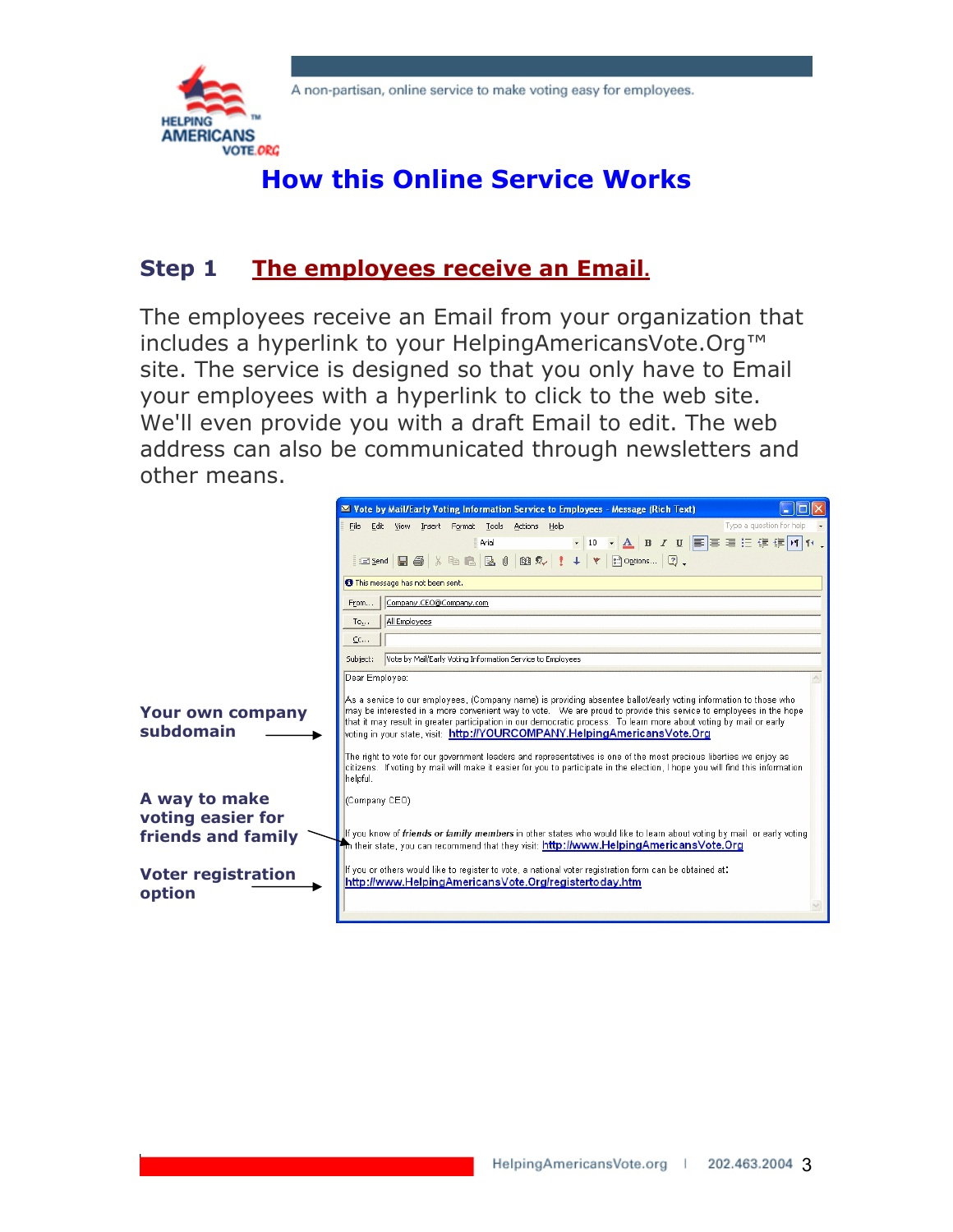

# **How This Online Service Works (continued)**

#### **Step 2 Employees click on the link to the web site.**

The employees go to the HelpingAmericansVote.Org™ web site. The web site is designed to reflect your sponsorship of the program using your company or association logo and a brief quote from your organization's leadership.



#### **Step 3 Employees click on their home state.**

The employees click on their state and are given the information needed to apply for mail-in voting in their state.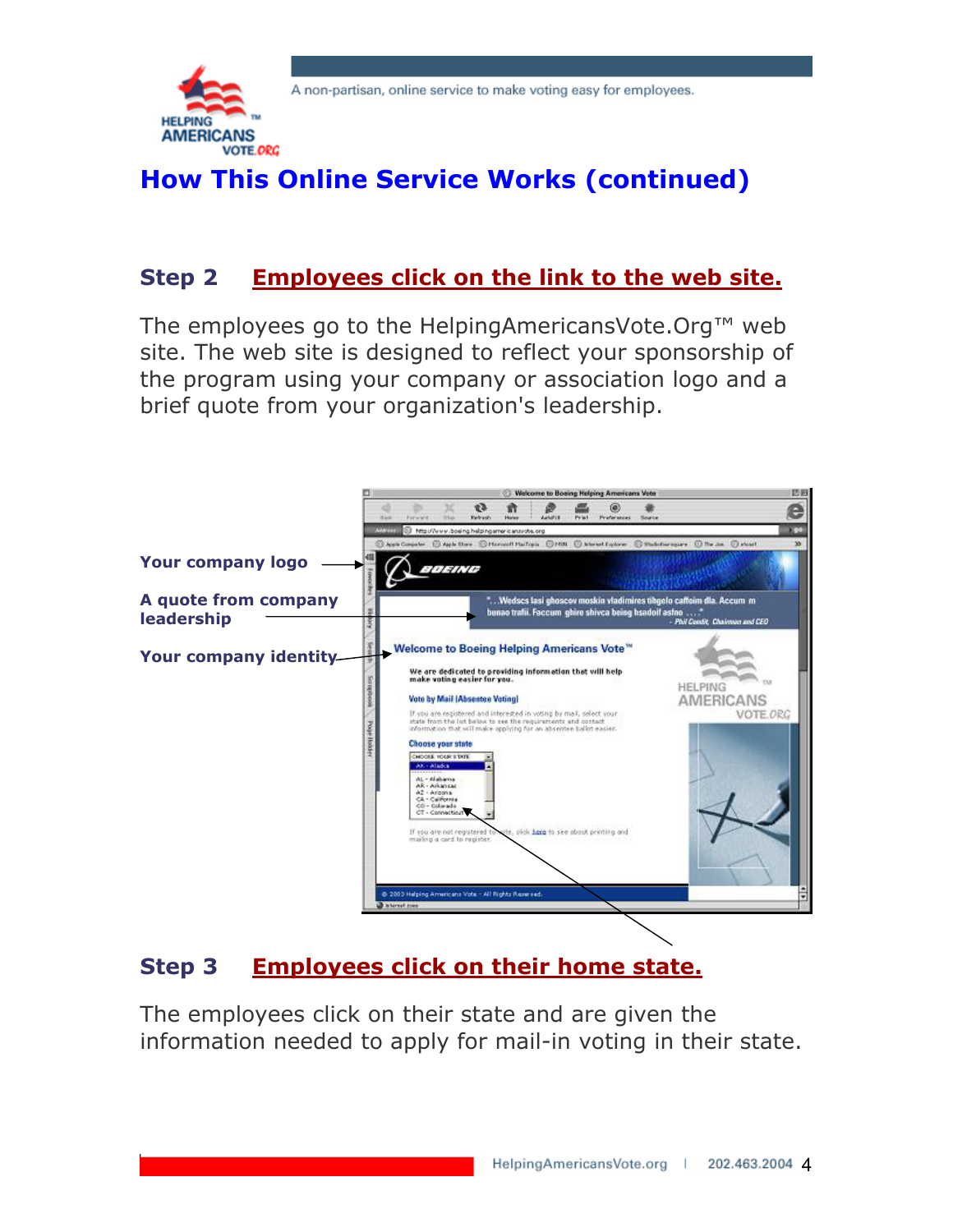

### **How This Online Service Works (continued)**

#### **Step 4 The employees review the voting instructions and application forms.**

The employee reviews userfriendly, step-by-step instructions on how to apply for a ballot or how to vote early in person. Application forms will also be provided where available.

| 目击电引起中心再启动检测 (同中下列) 中央 (内包可能) 经 (中) 一 米 四四四四四四四                               |                                                                                    |
|-------------------------------------------------------------------------------|------------------------------------------------------------------------------------|
|                                                                               | APPLICATION FOR ABSENTEE BALLOTS                                                   |
|                                                                               | INSTRUCTIONS TO VOTER ON REVERSE SIDE.                                             |
| <b>WOTER'S</b><br>NAME<br>Print or Type Nervy of Registered                   | hereby request an absentee ballot for the<br>following electron or elections.      |
|                                                                               | Check appropriate bein or boxes)                                                   |
| My address of registration is:                                                | Presidential Pollarential Primary, 20.                                             |
| <b>Chrome on Business</b>                                                     | <sup>S</sup> egular Primary Dection, 20.                                           |
| <b>Stage</b>                                                                  | Regular Runalif Primary Election, 20<br><sup>20</sup> Regular General Bertion, 201 |
| <b>Carry</b>                                                                  | LI Annual School Election, 20                                                      |
| My days of birth is:<br>Monito Electrica's                                    | Annual School Rune # Election, 20<br>Regalar Municipal Frimary Election, 20        |
| am registered at an address located within<br>the geographical boundaries of: | Regular Municipal Goveral Election, 20<br>D Other Election.<br>20                  |

#### **Step 5 The company receives an activity report.**

We provide you with an activity report showing the count of how many "web hits" have taken place on your HelpingAmericansVote.Org™ site.

|                                                                          |                                      | * * Activity Report * *                                                   | <b>HELPING</b><br><b>AMERICANS</b><br><b>VOTE ORG</b> |
|--------------------------------------------------------------------------|--------------------------------------|---------------------------------------------------------------------------|-------------------------------------------------------|
| BOEING                                                                   |                                      |                                                                           | 09:05 08                                              |
| <b>How Many Site Views:</b>                                              |                                      | 3,107                                                                     |                                                       |
| <b>How Many State Views:</b>                                             |                                      |                                                                           |                                                       |
| Arizona<br>Arkansas<br>California<br>Colorado<br>Connecticut<br>Delaware | 72<br>14<br>597<br>124<br>321<br>123 | District of Columbia<br>Florida<br>Georgia<br>Hawaii<br>Idaho<br>Illinois | 300<br>857<br>321<br>158<br>321<br>578                |
| Time Period:                                                             |                                      | 09/04/03 - 09/05/03                                                       |                                                       |
|                                                                          |                                      |                                                                           |                                                       |
|                                                                          |                                      |                                                                           |                                                       |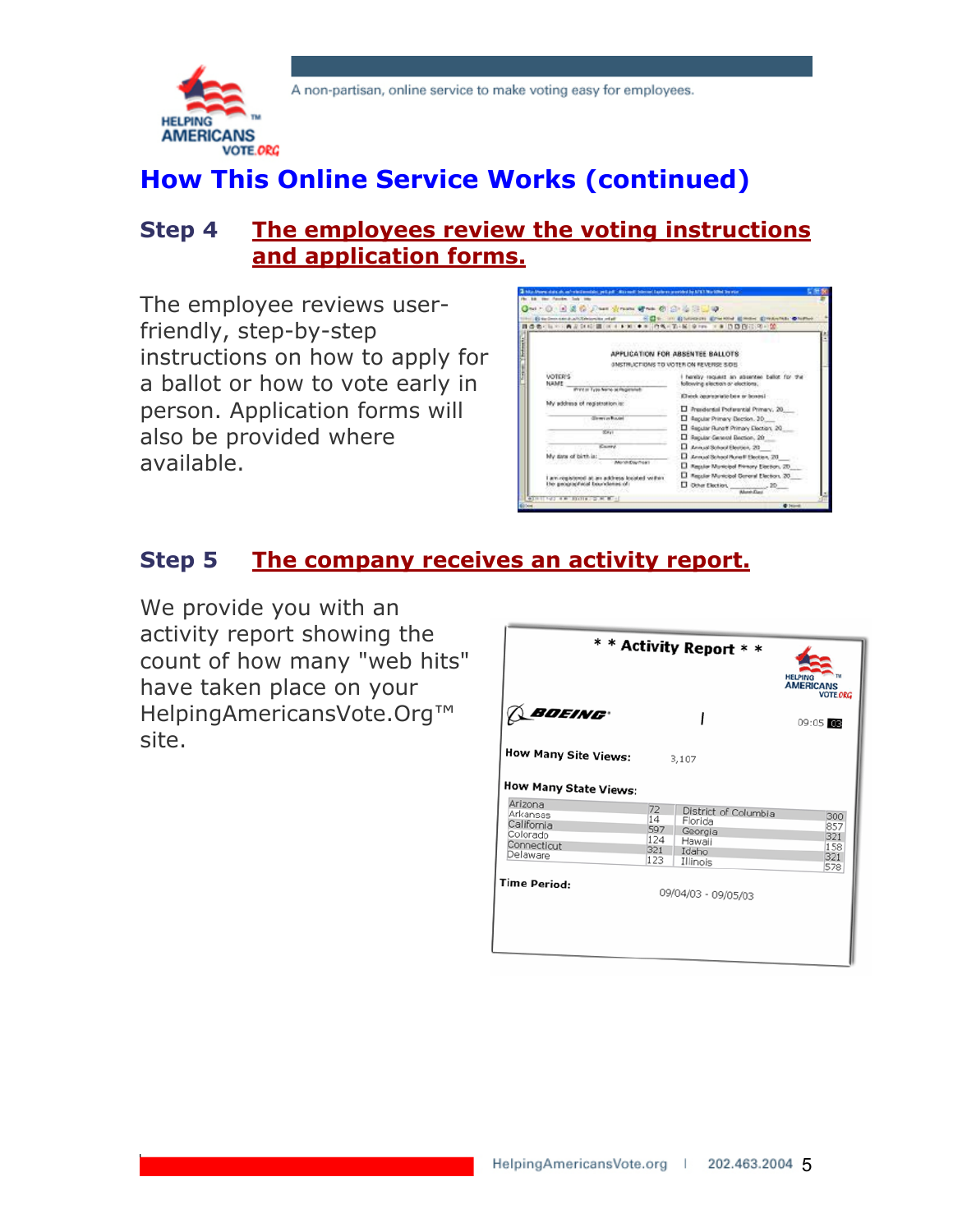

## **Why the Service is Needed**

#### **Government has made voting more convenient**

More than half of the states have no restrictions on mail-in (absentee ballot) or early voting. Many of the remaining states have made absentee ballot voting more accessible.

#### **But government doesn't always communicate it effectively to voters**

Many states have not communicated information to voters about easier voting options, placing the burden on voters to find out for themselves. Likewise, many state election web sites have so many different purposes that locating information about voting by mail or early voting can be difficult.

#### **HelpingAmericansVote.Org™ makes voting information easy to access**

HelpingAmericansVote.Org™ has packaged this voting information in an easy-to-understand, easy-to-access format that allows voters to simply take the information and act on it if they would like to use it.

#### **Corporations can connect employees to this voting information**

Corporations have existing Email and communication systems with their employees that can easily and inexpensively provide access to this voting information.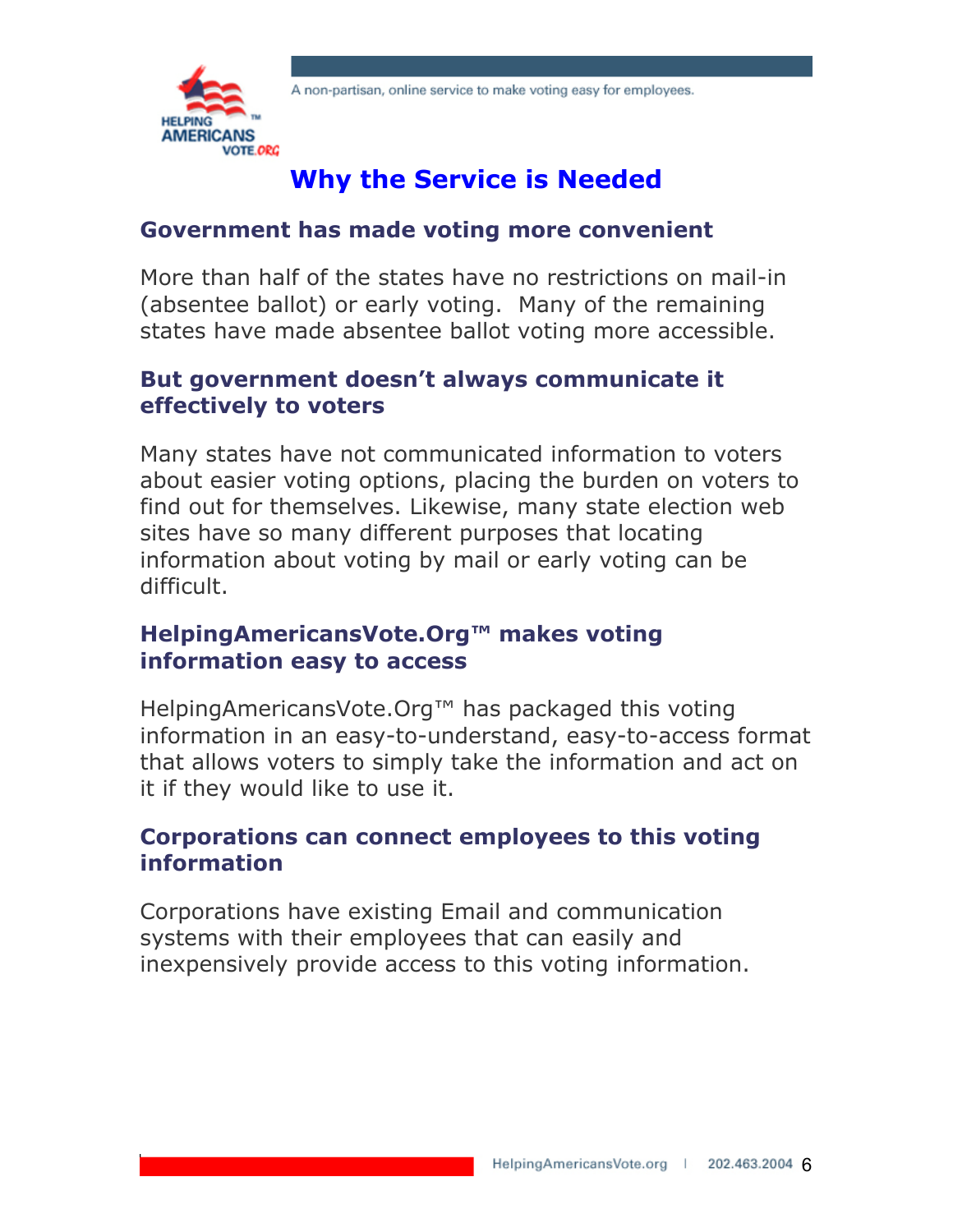

### **Association Benefits**

- **Your own subdomain.** The association will have its own subdomain with a customized home page (i.e. http://Homebuilders.HelpingAmericansVote.Org)
- **Take credit for being a sponsor.** The association will be able to advertise as a "Proud Sponsor of HelpingAmericansVote.Org™" on its web site with a logo/hyperlink or in other association publications.



- **Measurement.** The association will receive tracking reports that measure its success in the form of "hits" to its subdomain.
- **Ongoing guidance on making the most of the service.** The association and its members will receive guidance throughout the course of the 2004 election cycle to maximize the benefit of the service.
- **Cost.** The 2004 service is available for a one-time fee of \$25,000.

#### **Options are available at cost:**

- Name and address capturing of participants.
- More customized web site design.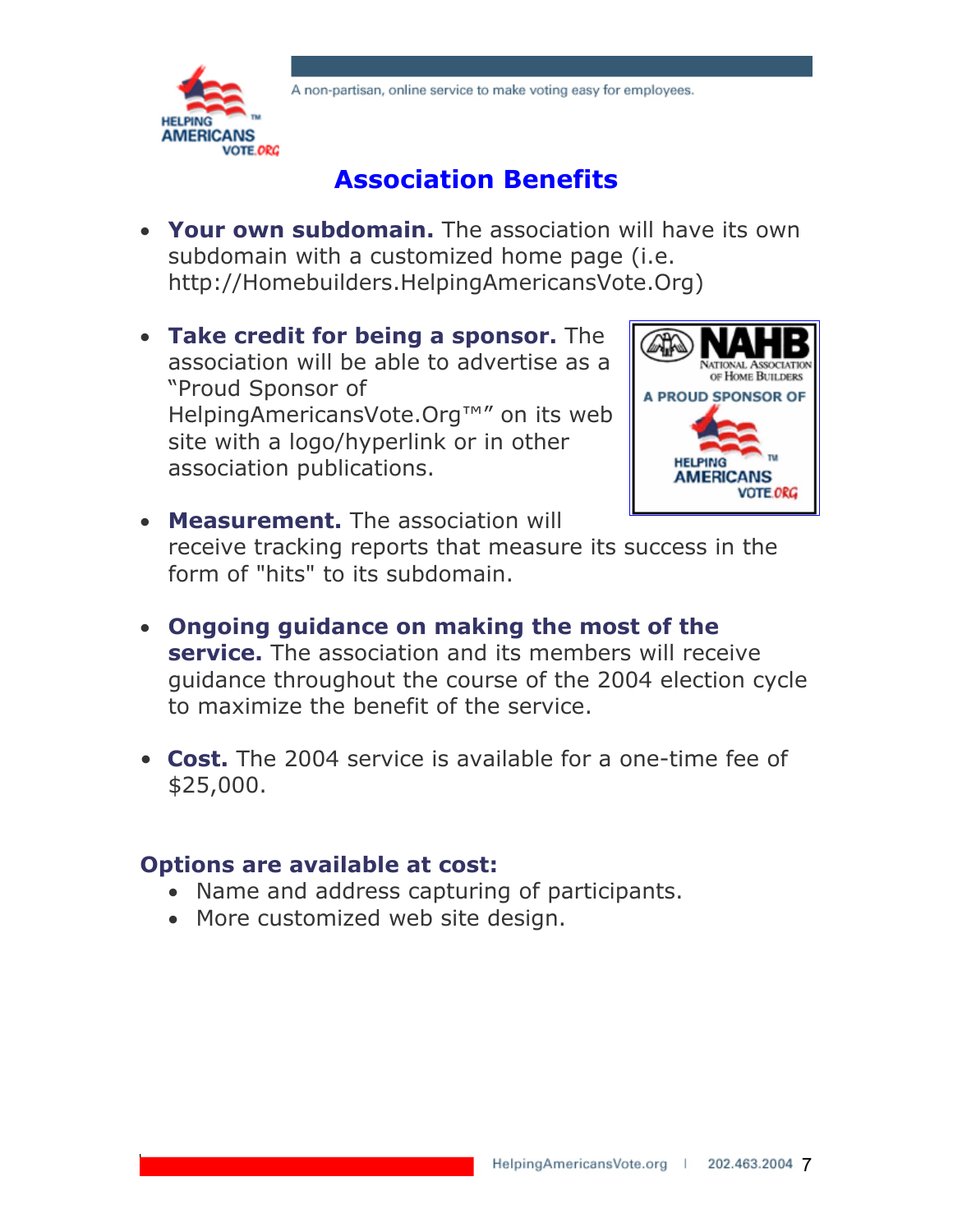

### **Corporation Benefits**

• **Your own subdomain**. The company will have its own subdomain with a customized home page - http://Boeing.HelpingAmericansVote.Org.

• **Take credit for being a sponsor**. The company will be able to advertise that they are a "proud sponsor of

HelpingAmericansVote.Org™" on their web site or however they wish with a logo/hyperlink.

• **Measurement**. The corporation will receive tracking reports and/or access to the number of subdomain "hits" to help measure program success.



• **Guidance on making the most of the service**. The company will receive a draft Email to employees that can be edited for distribution in sending the hyperlink to the web site. A calendar of critical election related deadlines will also be provided.

• **Low cost**. For the 2004 election: a one-time fee of \$5,000 for Fortune 1,000 companies or \$3,000 for smaller companies.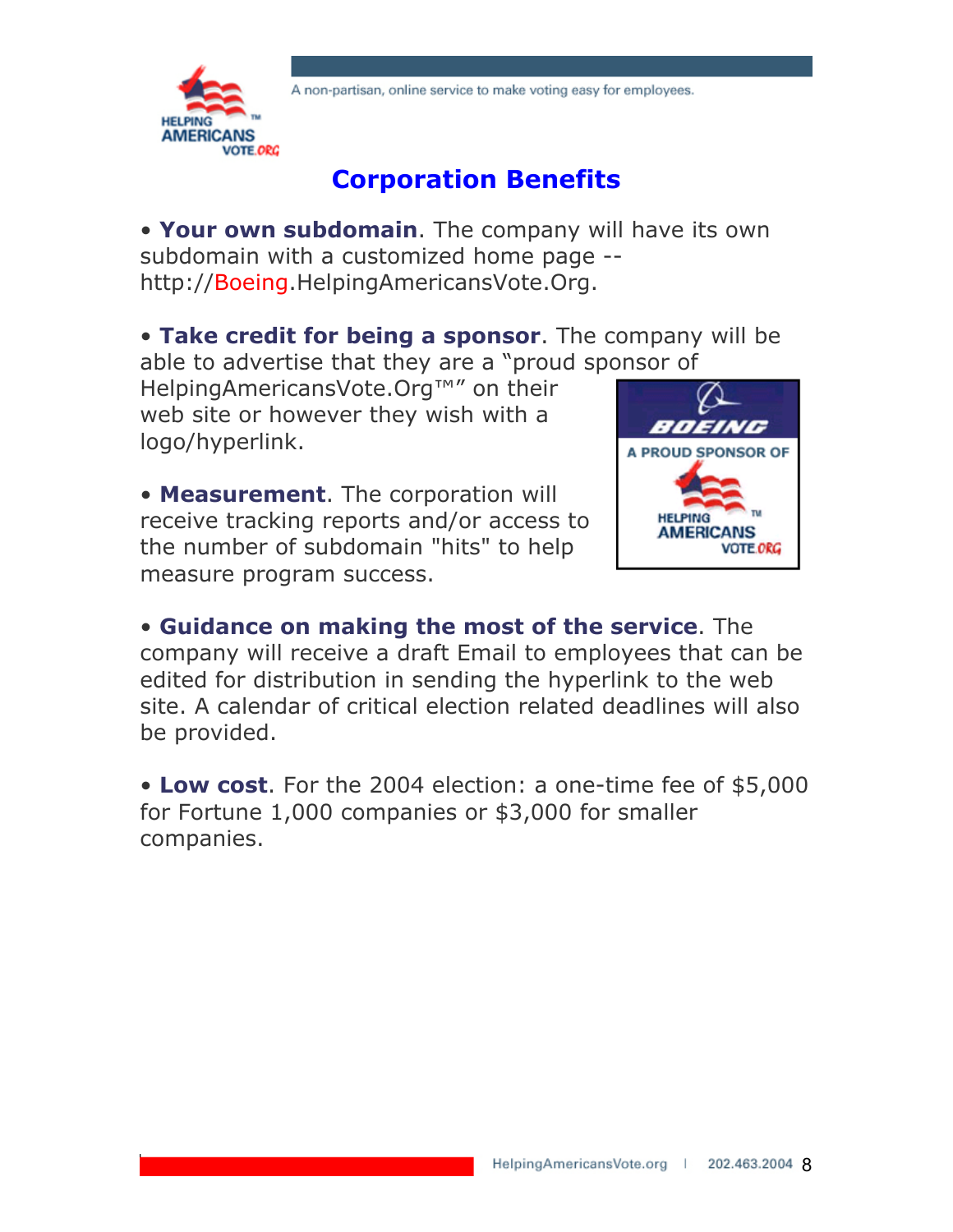

# **State Voting Information**

- **Twenty-seven (27) states comprising over 50% of the U.S. voting age population – have no restrictions on either absentee ballot voting or early voting.**
- **Twenty-three (23) states allow absentee/early voting with state specific requirements.**

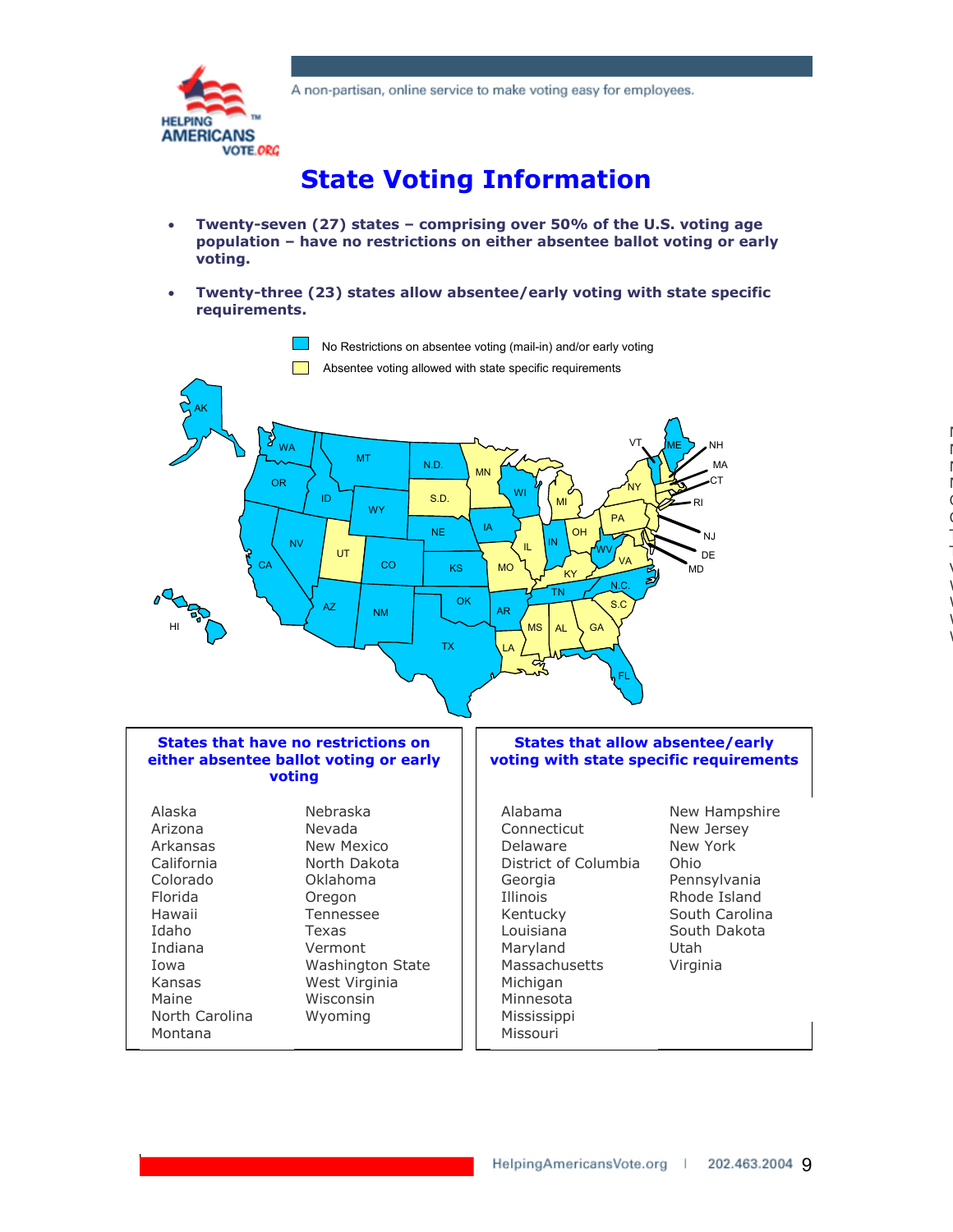



#### **What is absentee voting?**

A voter receives a ballot in the mail and either delivers the completed ballot by mail or by hand to be counted. Absentee voting usually involves first applying to vote absentee and then receiving and returning a ballot to the local election authority. Over 40% of states allow "no excuses" absentee voting - meaning all voters who request a ballot will receive one without having to provide a reason for being absent from the polls on election day. Most other states require an excuse such as when a voter expects to be away from the precinct or county on election day.

#### **What is early voting?**

Early voting is when voters go to a location prior to election day to cast their ballot. Many states allow early voting as soon as two weeks or more prior to election day. Often, voters can cast their absentee ballot through early voting as an alternative to mailing it.

#### **When is the service available?**

Voter registration information will be available January 1, 2004.

Absentee voting and early voting information will be available June 1, 2004.

#### **How often can employees be Emailed about using the service?**

There is no limit to how many times employees can be Emailed reminders with the hyperlink. We will provide a schedule of when individual states will begin accepting absentee ballot applications as a guide for planning.